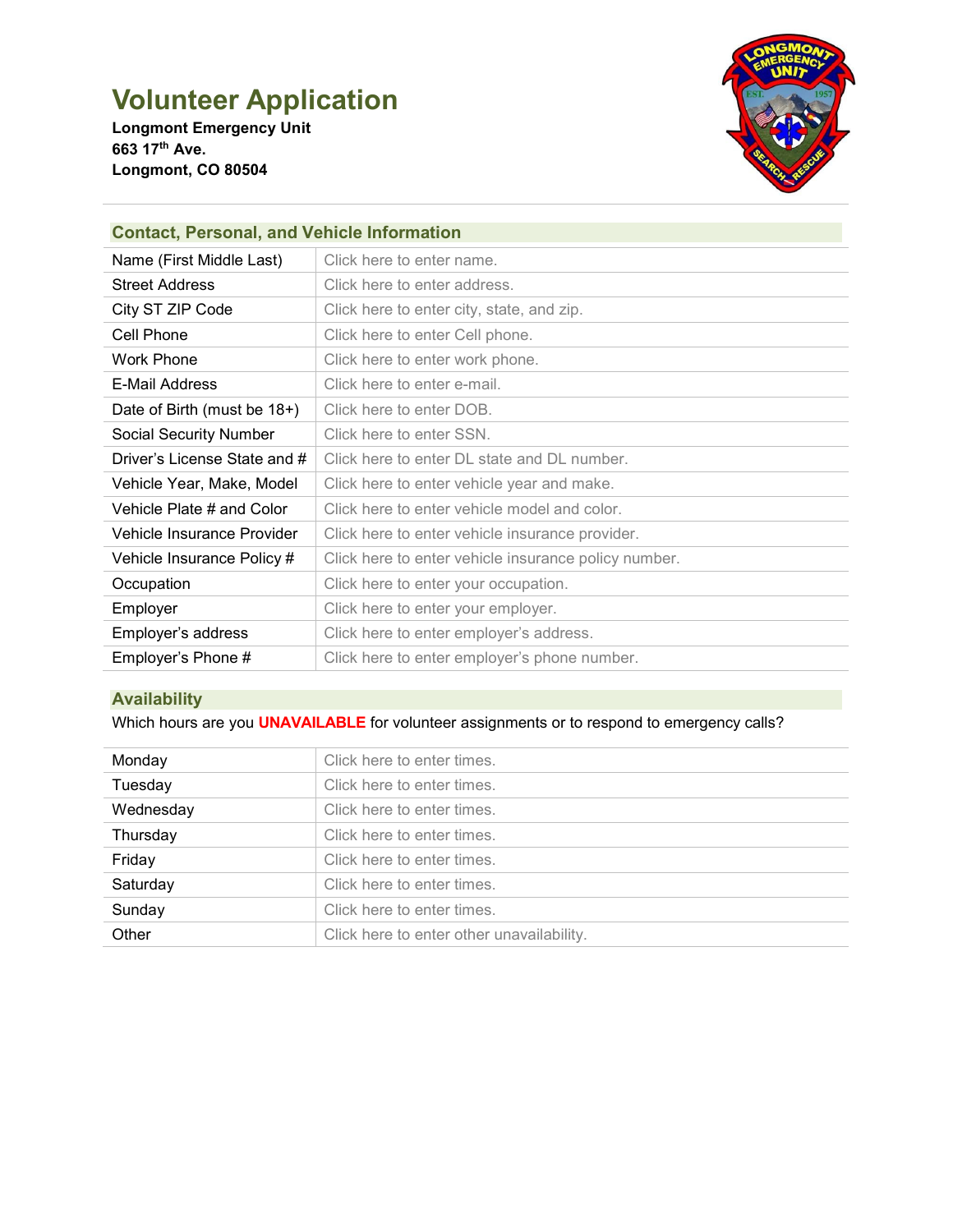## **Interests**

Tell us in which areas you are interested in volunteering

Active Rescuer

Reserve Rescuer

 $\Box$  Mutual Aid Diver (must be a member of a mutual aid agency)

 $\Box$  Other

Click here to enter other reason for joining.

## **Special Skills or Qualifications**

Summarize special skills and qualifications you have acquired from employment, previous volunteer work, or through other activities, including hobbies or sports.

Click here to enter special skills or qualifications.

#### **Previous Volunteer Experience**

Summarize your previous volunteer experience.

Click here to enter previous volunteer experience.

## **Medical Issues, Allergies, and Physical Limitations**

Summarize any medical issues, Allergies, or physical limitations that the unit should be aware of.

Click here to enter medical and physical information.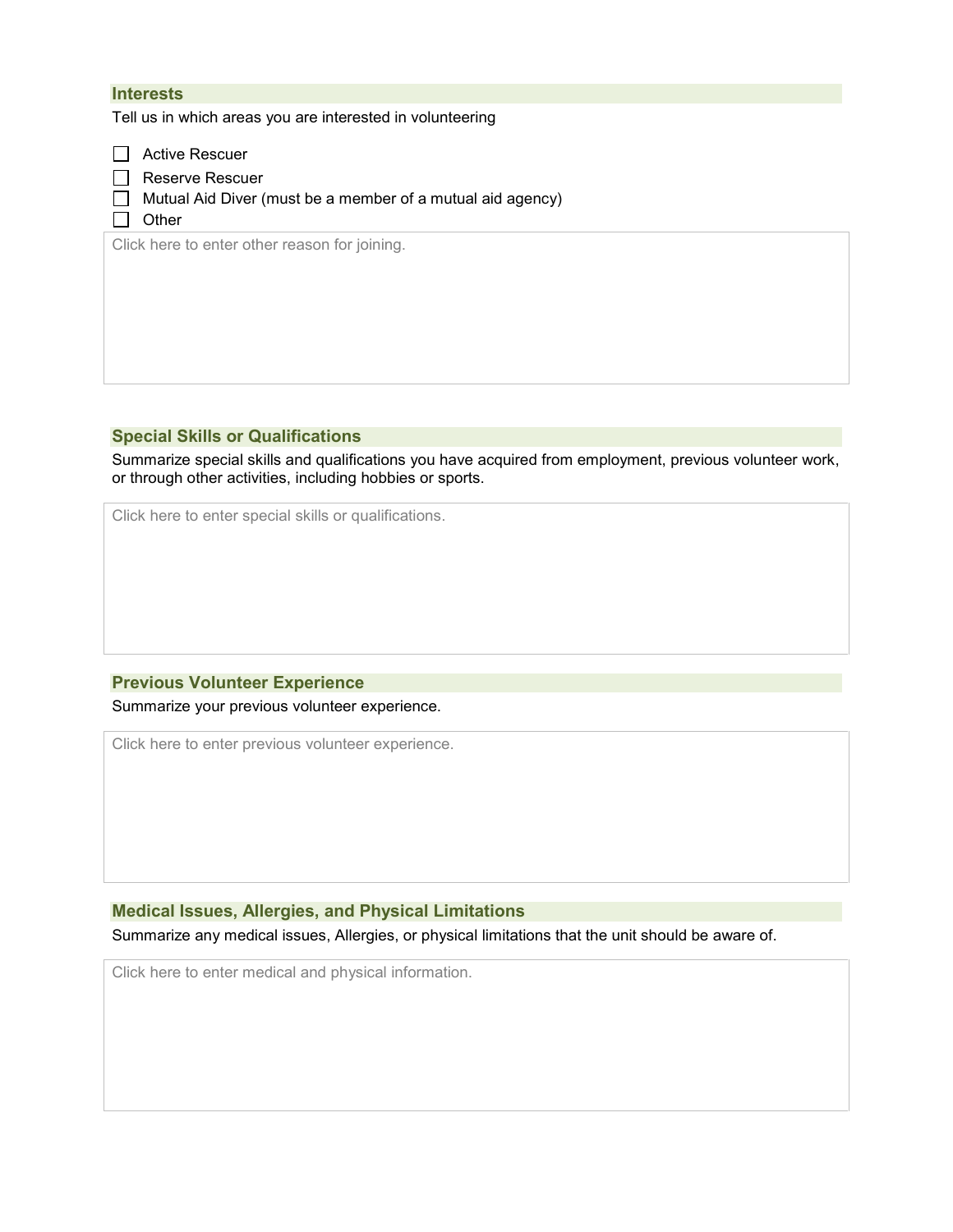## **Driving and Criminal History**

Have you been ever been arrested or convicted of any crime or received any traffic citation in the past 3 years? If so please explain below.

Click here to enter any criminal or driving history.

# **Person to Notify in Case of Emergency**

| Name                  | Click here to enter name.                      |
|-----------------------|------------------------------------------------|
| Relationship          | Click here to enter relationship.              |
| <b>Street Address</b> | Click here to enter street address.            |
| City ST ZIP Code      | Click here to enter city, state, and zip code. |
| Work Phone            | Click here to enter work phone.                |
| Home Phone            | Click here to enter home phone.                |
| Cell Phone            | Click here to enter cell phone.                |
| E-Mail Address        | Click here to enter e-mail.                    |

## **Personal References**

## Applicant must complete all fields.

| Name, Relationship  | Click here to enter name and relationship. |
|---------------------|--------------------------------------------|
| <b>Phone Number</b> | Click here to enter phone number.          |
| Name, Relationship  | Click here to enter name and relationship. |
| <b>Phone Number</b> | Click here to enter phone number.          |
| Name, Relationship  | Click here to enter name and relationship. |
| <b>Phone Number</b> | Click here to enter phone number.          |

# **Professional References**

## Applicant must complete all fields.

| Name, Relationship  | Click here to enter name and relationship. |
|---------------------|--------------------------------------------|
| <b>Phone Number</b> | Click here to enter phone number.          |
| Name, Relationship  | Click here to enter name and relationship. |
| <b>Phone Number</b> | Click here to enter phone number.          |
| Name, Relationship  | Click here to enter name and relationship. |
| <b>Phone Number</b> | Click here to enter phone number.          |